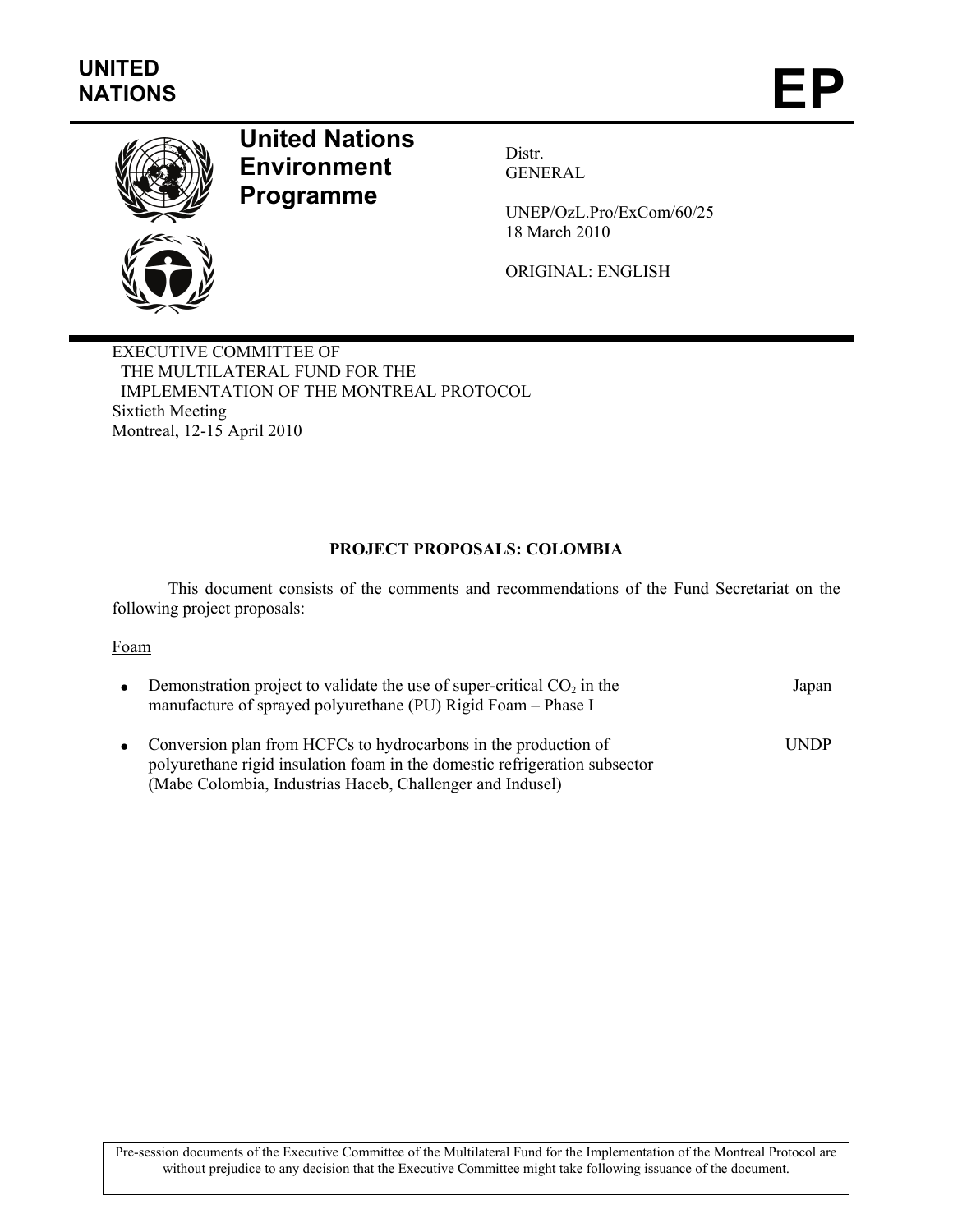### **PROJECT EVALUATION SHEET – NON-MULTI-YEAR PROJECT COLOMBIA**

### **PROJECT TITLE(S) BILATERAL/IMPLEMENTING AGENCY**

| (a) Demonstration project to validate the use of super-critical $CO2$ in the | Japan |
|------------------------------------------------------------------------------|-------|
| manufacture of sprayed polyurethane (PU) rigid foam – Phase I                |       |

# **NATIONAL CO-ORDINATING AGENCY** Ministry of Environment – National Ozone Unit

### **LATEST REPORTED CONSUMPTION DATA FOR ODS ADDRESSED IN PROJECT**

### **A: ARTICLE-7 DATA (ODP TONNES, 2008, AS OF FEBRUARY 2010)**

| <b>HCFC</b><br>ັບ | 206.2 |  |
|-------------------|-------|--|
|                   |       |  |
|                   |       |  |

### **B: COUNTRY PROGRAMME SECTORAL DATA (ODP TONNES, 2008, AS OF FEBRUARY 2010)**

| <b>ODS</b>   |         |                  |       |  |
|--------------|---------|------------------|-------|--|
| <b>HCFCs</b> |         |                  |       |  |
| HCFC-22      |         | 67.2 HCFC-123    | ن د   |  |
| HCFC-141b    |         | 137.5   HCFC-124 | 0.0   |  |
| HCFC-142b    | $0.0\,$ | <b>Total</b>     | 206.2 |  |

**CFC consumption remaining eligible for funding (ODP tonnes)** 0.0

| <b>CURRENT YEAR BUSINESS PLAN</b> |     | Funding US \$ million | Phase-out ODP tonnes |
|-----------------------------------|-----|-----------------------|----------------------|
| <b>ALLOCATIONS</b>                | (a) | ∪.≂                   |                      |

| <b>PROJECT TITLE:</b>                               |         |
|-----------------------------------------------------|---------|
| ODS use at enterprise (ODP tonnes):                 | 17.6    |
| ODS to be phased out (ODP tonnes):                  | n/a     |
| ODS to be phased in (ODP tonnes):                   | n/a     |
| Project duration (months):                          | 8       |
| Initial amount requested (US \$):                   | 441,100 |
| Final project costs (US \$):                        |         |
| <b>Incremental Capital Cost</b>                     | 401,000 |
| Contingency $(10\%)$ :                              | 40,100  |
| <b>Incremental Operating Cost:</b>                  | n/a     |
| <b>Total Project Cost:</b>                          | 441,100 |
| Local ownership $(\% )$ :                           | 100%    |
| Export component $(\% )$ :                          | 0%      |
| Requested grant (US \$):                            | 441,100 |
| Cost-effectiveness (US \$/kg):                      | n/a     |
| Implementing agency support cost (US \$):           | 57,343  |
| Total cost of project to Multilateral Fund (US \$): | 498,443 |
| Status of counterpart funding (Y/N):                | Y       |
| Project monitoring milestones included (Y/N):       | Y       |

| <b>SECRETARIAT'S RECOMMENDATION</b> | For Individual Consideration |
|-------------------------------------|------------------------------|
|-------------------------------------|------------------------------|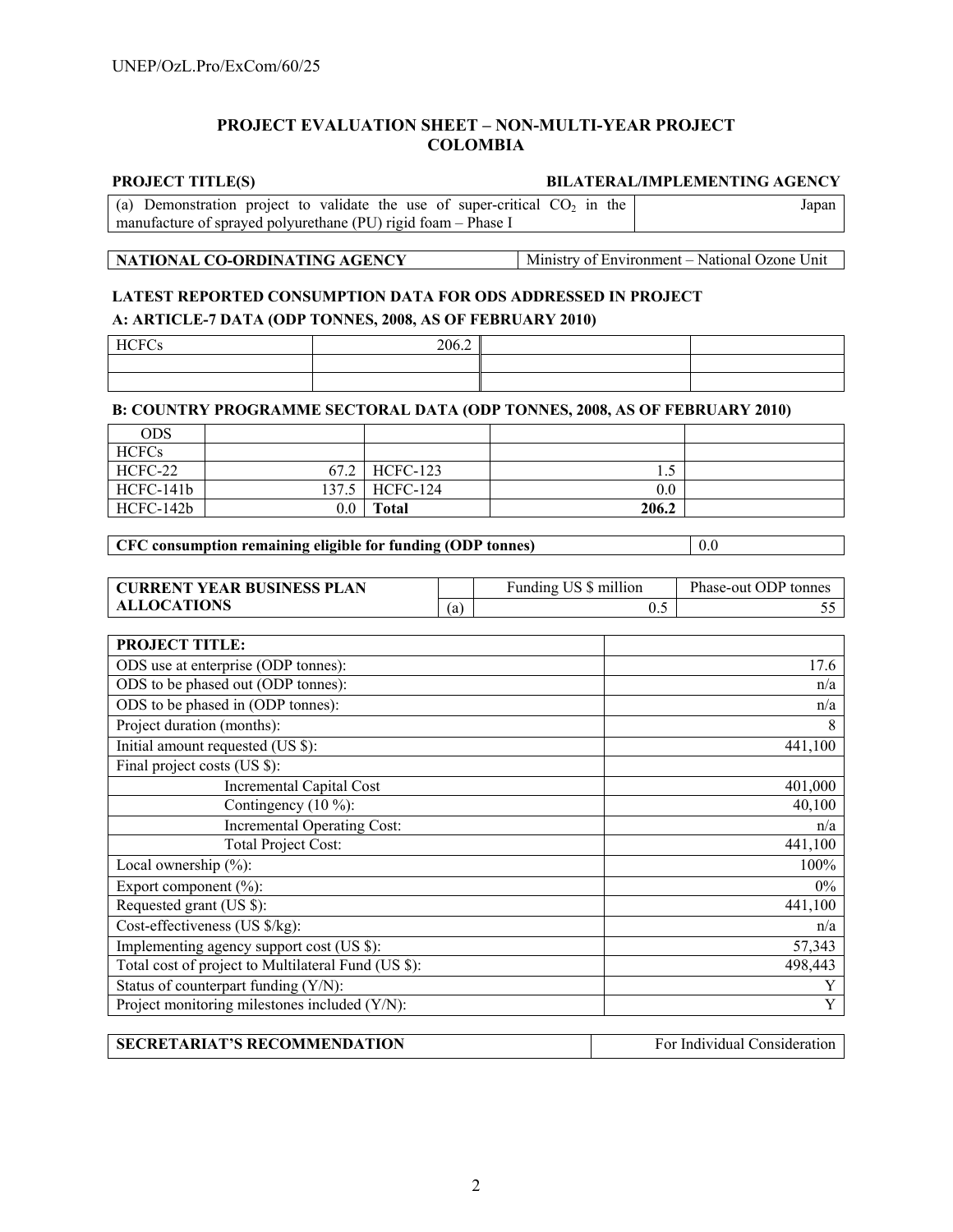# **PROJECT DESCRIPTION**

1. On behalf of the Government of Colombia, the Government of Japan has submitted a demonstration project to validate the use of super-critical  $CO<sub>2</sub>$  in the manufacture of sprayed polyurethane (PU) rigid foam in Colombia to the  $60<sup>th</sup>$  Meeting of the Executive Committee. The total cost of the project is US \$441,100 plus agency support costs of US \$57,343.

### Sector background

2. There are four local PU foam systems houses in Colombia that supply small and medium-sized enterprises (SMEs) with foam material, as well as multinational chemical manufacturers (i.e., BASF, Bayer, Dow and Huntsman) that supply mostly the larger users. The largest locally-owned systems house in the country is Espumlatex, which produces about 3,000 metric tonnes of PU systems annually. Out of this amount, 140 tonnes are used for spray rigid foam.

3. The Executive Committee has approved the following two projects for Espumlatex: conversion from CFC-11 to water-based technology in the manufacture of flexible moulded and integral skin foam (COL/FOA/32/INV/49); and conversion from CFC-11 to HCFC-141b and water-based technology in the manufacture of various polyurethane foam applications at 25 SMEs centred around their systems house Espumlatex (COL/FOA/32/INV/48).

# Super-critical  $CO<sub>2</sub>$  technology

4. Currently, the most technically feasible option to replace HCFC-141b in the production of PU spray foam is HFC-245fa. The use of hydrocarbon-based technologies is limited due to safety-related issues during foaming operations. The use of  $CO<sub>2</sub>$  generated by the water-isocyanate reaction is limited, as the foam produced has poor dimensional stability, poor adhesion to different substrates and relatively high thermal conductivity.

5. An alternative option is the direct injection of supercritical CO<sub>2</sub>, a technology that was developed by Achilles Corporation of Japan and, so far, only used in that country (supercritical  $CO<sub>2</sub>$  refers to carbon dioxide that is in a fluid state at conditions of temperature and pressure above its critical point). This technology could be successfully introduced in Article 5 countries, given its lower operating costs compared to HFCs and the relatively low investment needed for modifications to the foam machines in the baseline (i.e., about US \$15,000).

# Project description

1

6. The project proposes to demonstrate the use of supercritical  $CO<sub>2</sub>$  for spray applications of rigid polyurethane foam (polyurethane (PUR) and polyisocyanurate ( $PIR<sup>1</sup>$ )), and to disseminate the technology to interested systems houses in Colombia and other Latin American countries. The demonstration will be carried out in cooperation with Espumlatex and will include the acquisition of foaming equipment designed for the supercritical  $CO<sub>2</sub>$  technology; foam injection in typical spray applications (i.e., industrial factories and warehouses, commercial buildings, thermal insulation for tanks and public transportation); the evaluation of immediate and aged foam properties; and a performance/cost analysis versus HCFC-141b.

7. The company that has developed the supercritical  $CO<sub>2</sub>$  technology, Achilles Corp., is committed to participating in the demonstration; however, at this stage the company will not disclose the

<sup>&</sup>lt;sup>1</sup> Polyisocyanurate is a foam in which the proportion of methylene diphenyl diisocyanate (MDI) is higher than for polyurethane foam and where a polyester derived polyol instead of a polyether polyol is used. Catalysts and additives used also differ from those used in polyurethane foams.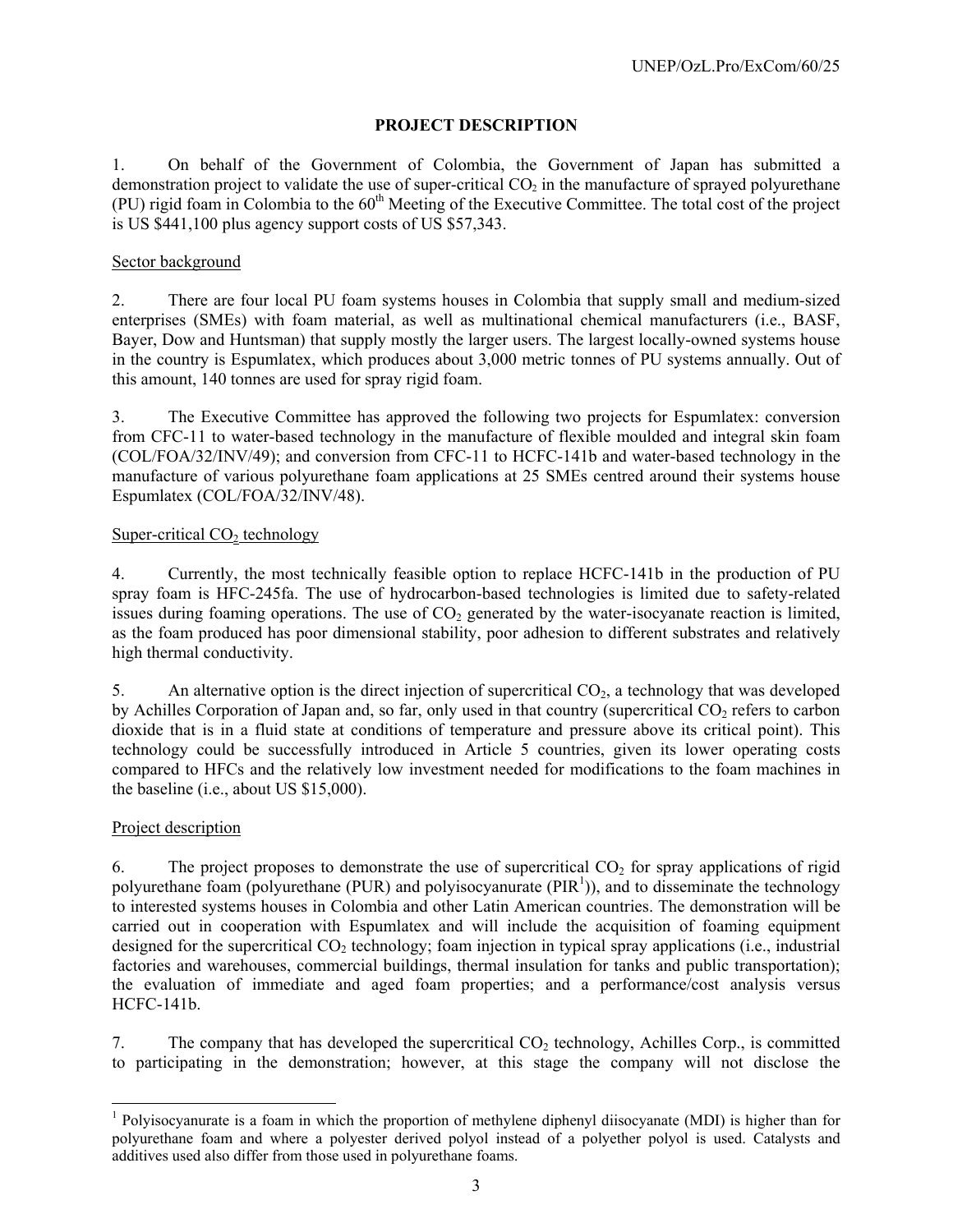formulation. In the event that Espumlatex decides to introduce the technology using local materials, Achilles will provide the formulation under a confidential agreement. Based on the outcome of this demonstration, Achilles Corp., is willing to work with local systems houses to develop suitable formulation based on local raw materials under confidential agreement.

8. The total cost of phase I has been estimated at US \$441,100 with the breakdown shown in the table below:

| <b>Description</b>                              | Cost (US S) |
|-------------------------------------------------|-------------|
| Project preparation and start-up costs          | 50,000      |
| Training of local staff                         | 80,000      |
| Foaming unit for supercritical $CO2$ technology | 80,000      |
| Foam testing and laboratory equipment           | 76,000      |
| Technical advice fees                           | 55,000      |
| Technology dissemination workshops              | 60,000      |
| Technology transfer fee                         | 401,000     |
| Contingencies (10 per cent)                     | 40,100      |
| <b>Total cost</b>                               | 441,100     |

9. The project will be implemented by the Government of Japan with assistance from UNDP. UNDP has stipulated, and Achilles Corp. has agreed, to offer the technology to systems houses located in Article 5 countries in Latin America with good standing. Everything that is developed during the project implementation using money from the Multilateral Fund will be in the public domain (i.e., detailed experimental protocols used to test the technology, including application methods and testing procedures; the complete results obtained during the validation including dimensional stability of the foam; and the cost analysis of the technology based on standard prices).

10. Relevant activities such as equipment procurement, recruitment of experts, and payment of the technology transfer fee to Achilles will be arranged under the UNDP financial rules and regulations. The Government of Japan will monitor overall implementation of the project.

# **SECRETARIAT'S COMMENTS AND RECOMMENDATION**

# **COMMENTS**

11. The project proposal was first submitted by UNDP on behalf of the Government of Colombia to the 58<sup>th</sup> Meeting, and by the Government of Japan (as bilateral cooperation) to the 59<sup>th</sup> Meeting. In reviewing the proposal, the Secretariat noted that the project was not eligible considering the decision taken by the Executive Committee at its  $57<sup>th</sup>$  Meeting with regard to the removal of all HCFC demonstration projects from the implementing agencies' business plans, except for five projects in Brazil, China and Egypt (decision 57/6). On this basis, the project was withdrawn at each Meeting.

12. The Secretariat raised several issues regarding the project, which were addressed by the Government of Japan as follows:

(a) The Secretariat asked about the relatively small market penetration of supercritical  $CO<sub>2</sub>$ technology in Japan and elsewhere, despite its potential advantages as a replacement of HCFC-141b. Japan responded by indicating that the introduction of supercritical  $CO<sub>2</sub>$ technology started later than other technologies (water/ $CO<sub>2</sub>$ , HFCs), and requires additional equipment and experience by spray technicians, as the foaming operation is slightly different. Furthermore, almost all polyurethane spray applications are in the construction sector, which is a highly price-sensitive market, and involves mainly small and medium size enterprises; it is therefore very difficult to increase the price of spray.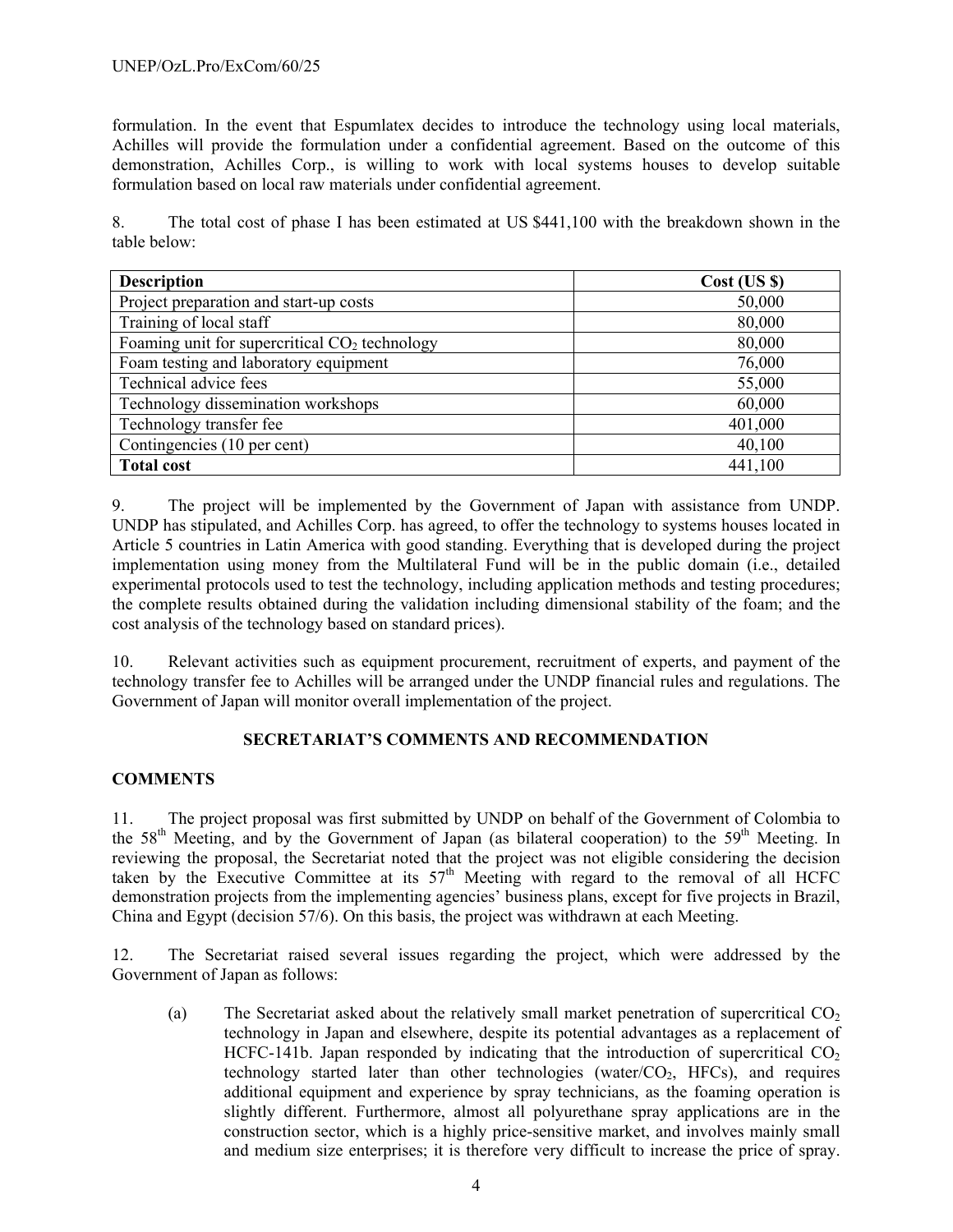However, penetration of the supercritical  $CO<sub>2</sub>$  technology is expected to increase in the local market because the Japanese foam industry has decided to phase out the use of HFCs as of October 2010 except for limited applications. Other countries may have fewer constraints for using HFCs, so Achilles Corp. and other companies with the same technology have not promoted the supercritical CO2 technology in those markets.

- (b) In response to a request for clarification on technology transfer fees for the provider of the technology, Japan pointed out that at present, it is not clear whether the supercritical CO2 technology will be selected by systems houses or foam manufacturing enterprises operating in Article 5 countries. The arrangement for the technology transfer fee could only be assessed at the time the technology is selected to replace HCFC-141b. Furthermore, the supercritical  $CO<sub>2</sub>$  technology has been commercially available for several years; therefore, it may be considered differently from technologies proposed in approved demonstration projects, which may not be commercially available in most non-Article 5 countries or could even be rejected for various reasons (i.e., toxicity, poor cost-effectiveness, safety related concerns). The detailed formulation and the drawing of equipment requirements will be disclosed after the technology has been validated by the demonstration project. Transfer fees will depend on the amount of HCFC phased-out, the number of system houses and the business strategy of Achilles Corp. According to Achilles Corp., local equipment manufacturers would be able to manufacture the equipment required for supercritical  $CO<sub>2</sub>$  technology with guidance from Achilles;
- (c) In the review of the project proposal submitted to the  $59<sup>th</sup>$  Meeting, the Technical Reviewer raised issues related to "the suitability of the technology for different altitudes given that the processing conditions are close to the critical point of  $CO<sub>2</sub>$ , and given the thermal conductivity and its variation with time (ageing). This latter point is extremely important for insulating foams and is one of the main reasons why water  $(CO<sub>2</sub>)$ technology is little used in polyurethane foams". The Secretariat pointing out that this issue was not addressed in the revised project, requested an explanation, and further asked about the technical and cost implications for the systems houses to work jointly with Achilles to develop the appropriate formulations (i.e., any royalty/technology transfer fees).

Japan indicated that ageing at high ambient temperature has never been an issue in the more than eight years of market experience by Achilles. Nevertheless, the ageing test, which is an important aspect in the evaluation of the performance of the technology, will be conducted in the field during the implementation of the project. If the results of the demonstration project are positive, it is anticipated that several system houses would be interested in introducing the supercritical  $CO<sub>2</sub>$  technology. Achilles Corp. would be willing to enter into economic/commercial agreements to provide to local system houses, under confidential agreement, formulations to start with. Subsequently, each systems house will have to develop its own proprietary technology based on local raw materials.

### **RECOMMENDATION**

13. In light of the comments by the Secretariat, the Executive Committee may wish to consider whether to approve the demonstration project to validate the use of super-critical  $CO<sub>2</sub>$  in the manufacture of sprayed polyurethane (PU) rigid foam in Colombia, at a cost of US \$441,100 plus agency support costs of US \$57,343 for Japan, on the understanding that the project would be the final validation project for supercritical  $CO<sub>2</sub>$  technology in the manufacture of sprayed polyurethane rigid foams.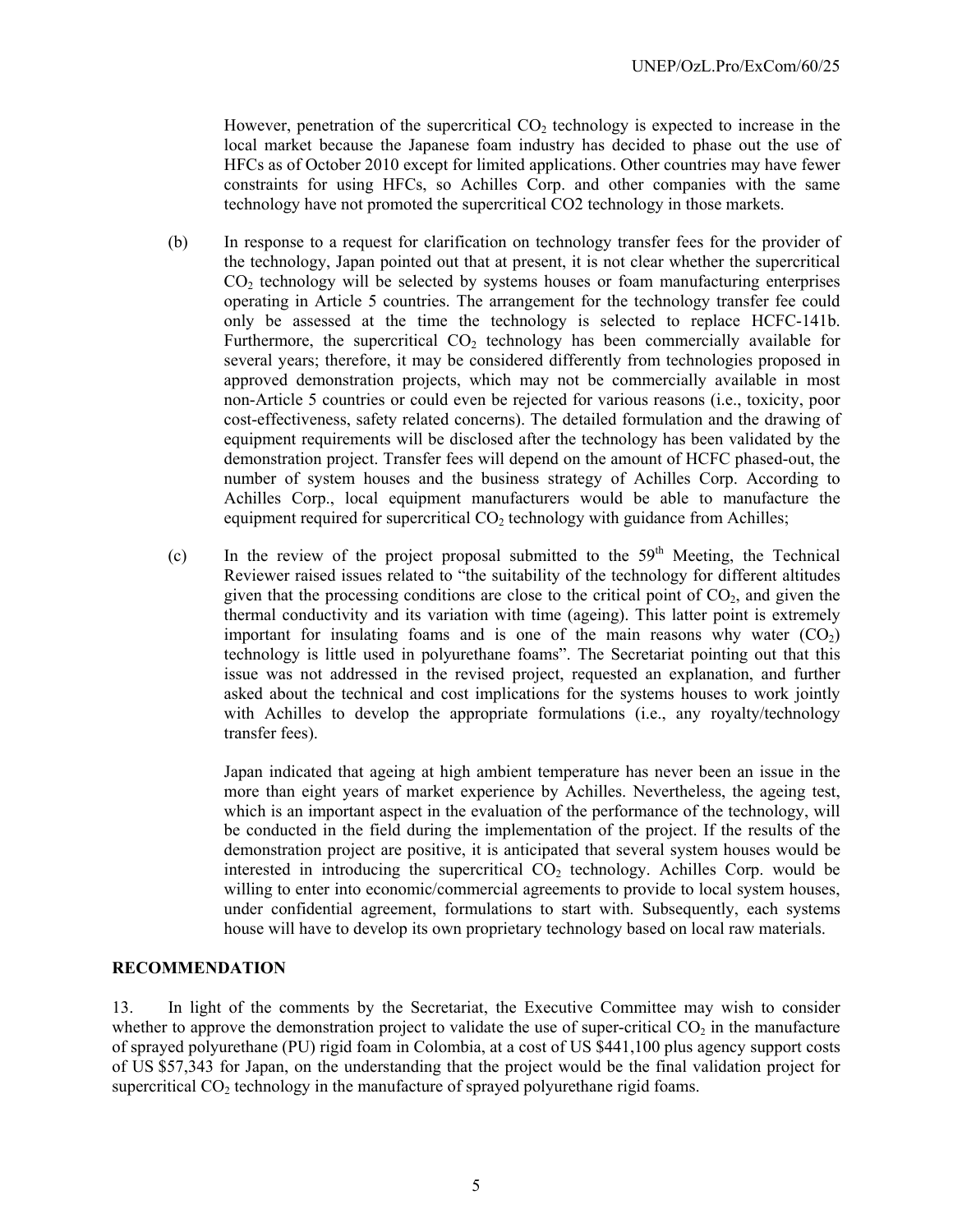### **PROJECT EVALUATION SHEET – NON-MULTI-YEAR PROJECT COLOMBIA**

### **PROJECT TITLE(S) BILATERAL/IMPLEMENTING AGENCY**

| (a) Conversion plan from HCFCs to hydrocarbons in the production of polyurethane UNDP |  |  |  |
|---------------------------------------------------------------------------------------|--|--|--|
| rigid insulation foam in the domestic refrigeration subsector (Mabe Colombia,         |  |  |  |
| Industrias Haceb, Challenger and Indusel)                                             |  |  |  |

| NATIONAL CO-ORDINATING AGENCY<br>Unidad Técnica de Ozono (UTO) |
|----------------------------------------------------------------|
|----------------------------------------------------------------|

# **LATEST REPORTED CONSUMPTION DATA FOR ODS ADDRESSED IN PROJECT A: ARTICLE-7 DATA (ODP TONNES, 2008, AS OF FEBRUARY 2010)**

| Н٠<br>н.<br>--<br>_____<br>- - | 206.4 |  |
|--------------------------------|-------|--|
|                                |       |  |

### **B: COUNTRY PROGRAMME SECTORAL DATA (ODP TONNES, 2008, AS OF FEBRURY 2010)**

| <b>HCFCs</b>    |              |              |         |  |
|-----------------|--------------|--------------|---------|--|
| HCFC-22         | 67.2         | HCFC 142b    | $0.0\,$ |  |
| <b>HCFC-123</b> | $\cdot\cdot$ |              |         |  |
| HCFC-141b       | 137.5        | <b>Total</b> | 206.2   |  |

### **CFC consumption remaining eligible for funding (ODP tonnes)**

| <b>CURRENT YEAR BUSINESS PLAN</b> |    | ∗unding L  | Phase-out ODP tonnes |
|-----------------------------------|----|------------|----------------------|
| LOCATIONS                         | (a | .000<br>76 |                      |

| <b>PROJECT TITLE:</b>                               |                              |
|-----------------------------------------------------|------------------------------|
| ODS use at enterprise (ODP tonnes):                 | 56.02                        |
| ODS to be phased out (ODP tonnes):                  | 56.02                        |
| ODS to be phased in (ODP tonnes):                   | $\theta$                     |
| Project duration (months):                          | 36                           |
| Initial amount requested (US \$):                   | 9,178,580                    |
| Final project costs (US \$):                        |                              |
| Incremental capital cost                            | 5,805,500                    |
| Contingency $(10\%)$ :                              | 580,550                      |
| Incremental Operating Cost:                         | 809,943                      |
| <b>Total Project Cost:</b>                          | 7,195,993                    |
| Local ownership $(\%)$ :                            | 78.12                        |
| Export component $(\% )$ :                          | 0                            |
| Requested grant (US \$):                            | 5,621,483                    |
| Cost-effectiveness (US \$/kg):                      | n/a                          |
| Implementing agency support cost (US \$):           | 421,611                      |
| Total cost of project to Multilateral Fund (US \$): | 6,043,094                    |
| Status of counterpart funding (Y/N):                |                              |
| Project monitoring milestones included (Y/N):       | Y                            |
| <b>SECRETARIAT's RECOMMENDATION</b>                 | For individual consideration |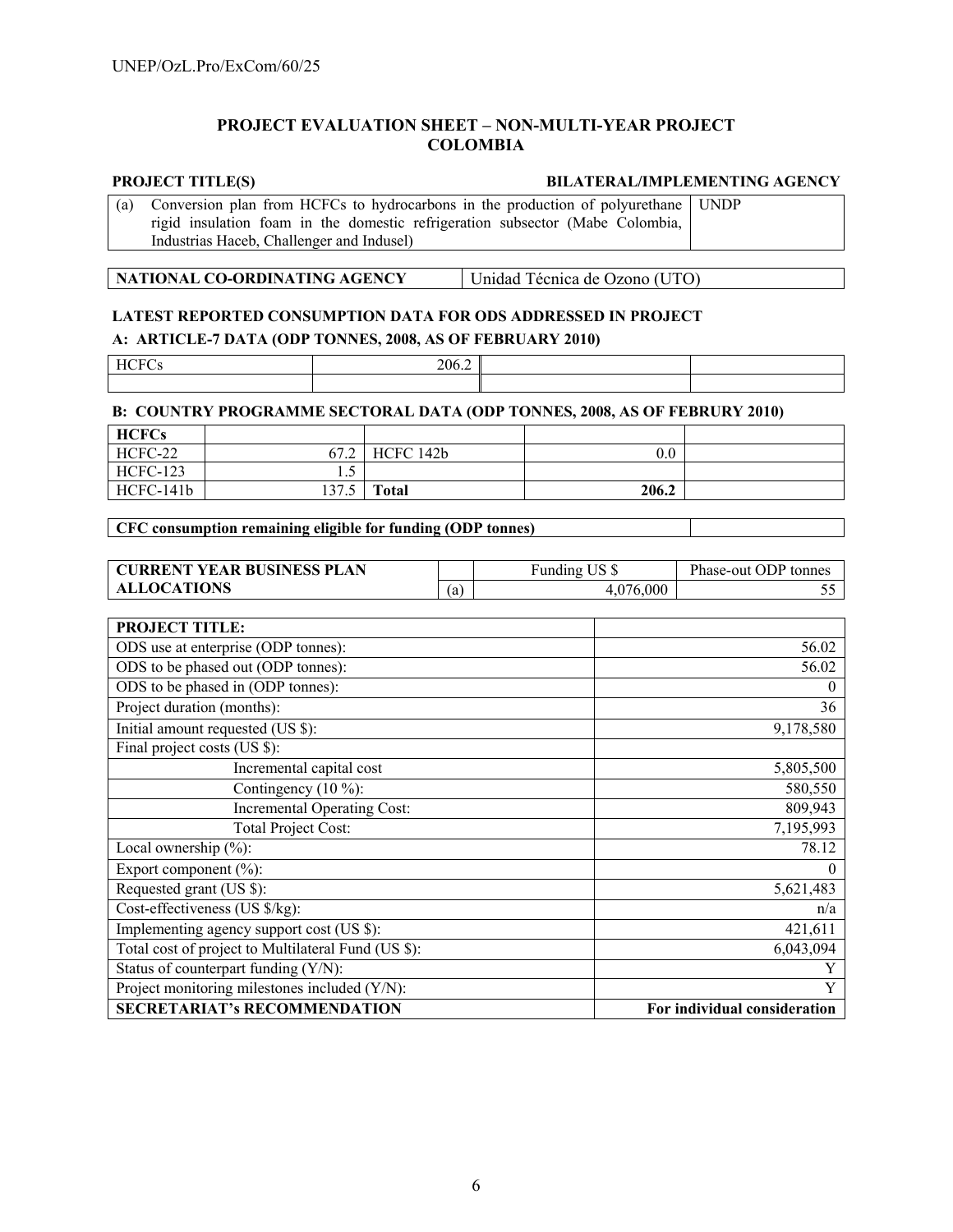# **PROJECT DESCRIPTION**

14. On behalf of the Government of Colombia, UNDP has submitted to the 60<sup>th</sup> Meeting of the Executive Committee a project for the conversion from HCFCs to hydrocarbons in the domestic refrigeration subsector (foam component) in Colombia at a total cost of US \$9,178,580 plus agency support costs of US \$688,392. Implementation of the project will result in the phase-out of 61.4 ODP tonnes of HCFC-141b and HCFC-22 in 2013.

15. The domestic refrigeration sector plan consists of four manufacturing plants, namely, Mabe Colombia (with 50.1 per cent local ownership), Industrias Haceb, S.A. Challenger and Indusel S.A. The levels of HCFC consumption and the estimated costs of conversion for each of the manufacturing enterprises, as submitted, are summarized in Table 1 below.

| Enterprise             |        | <b>HCFC-141b</b>  | <b>HCFC-22</b> | <b>Funding</b>    |            |
|------------------------|--------|-------------------|----------------|-------------------|------------|
|                        | Tonnes | <b>ODP</b> tonnes | <b>Tonnes</b>  | <b>ODP</b> tonnes | (USS)      |
| Mabe Colombia          | 221.3  | 24.3              | 197.1          | 10.8              | 2,715,308* |
| Industrias Haceb, S.A. | 157.2  | 17.3              |                |                   | 3,326,193  |
| Challenger             | 59.1   | 6.5               |                |                   | 2,220,152  |
| Indusel S. A.          | 21.7   | 2.4               |                |                   | 916,927    |
| Total                  | 459.3  | 50.5              | 197.1          | 10.8              | 9,178,580  |

**Table1. Domestic refrigeration enterprises in Colombia** 

After deducting 49.9 per cent of foreign ownership.

16. The four companies selected cyclopentane as the replacement for HCFCs, considering that hydrocarbon technology is widely used and proven in foaming operations in domestic refrigerators. Other alternative technologies do not perform well on the insulation value and density  $(CO_2/water)$ , are too expensive and have high global warming potential (GWP) values (HFCs), or are not yet fully proven (methyl formate, methylal, unsaturated HFCs). The four enterprises use HFC-134a as refrigerant.

17. The description of the foam operations and conversion requirements of each manufacturing enterprise are presented below.

### Mabe Colombia

18. Mabe Colombia is a refrigerator manufacturing company with a local ownership share of 50.1 per cent, and a total production of about 902,000 units in 2008. The company started producing household appliances in 1955 under the name of Incorsa. Since then, it has changed its name several times, until it was bought by Mabe Mexico in 1996. Two HCFCs are used for the production of insulation foam: 221.5 metric tonnes (24.36 ODP tonnes) of HCFC-141b, which is supplied to the company as a component of the premixed polyol, and 197.1 metric tonnes (10.84 ODP tonnes) of HCFC-22, which is added at the plant. The combination of HCFC-141b and HCFC-22 allows for a low foam core density  $(32 \text{ kg/m}^3)$  in doors and cabinets by taking advantage of the high vapour pressure of HCFC-22.

19. The company operates three foaming lines; each line is equipped with two Cannon high pressure foaming machines each, with an assembly of molds and fixtures for cabinets and doors. The conversion to cyclopentane technology involves the installation of 30  $m<sup>3</sup>$  underground pentane storage tank, three pre-mixers, three polyol tanks and buffer tanks for the hydrocarbon storage and blending facility (US \$504,000). Four of the six foam machines are proposed to be replaced, at a cost ranging from US \$186,000 to US \$284,000 (the price depending on the capacity of the dispensers and the number of heads installed), while the other two will be retrofitted at a cost of US \$120,000 each (for a total cost of foam equipment replacement and retrofit of US \$1,190,000). Conversion also includes molds and fixtures retrofit (US \$585,000); safety-related equipment (US \$1,123,000); and training, trials, testing, safety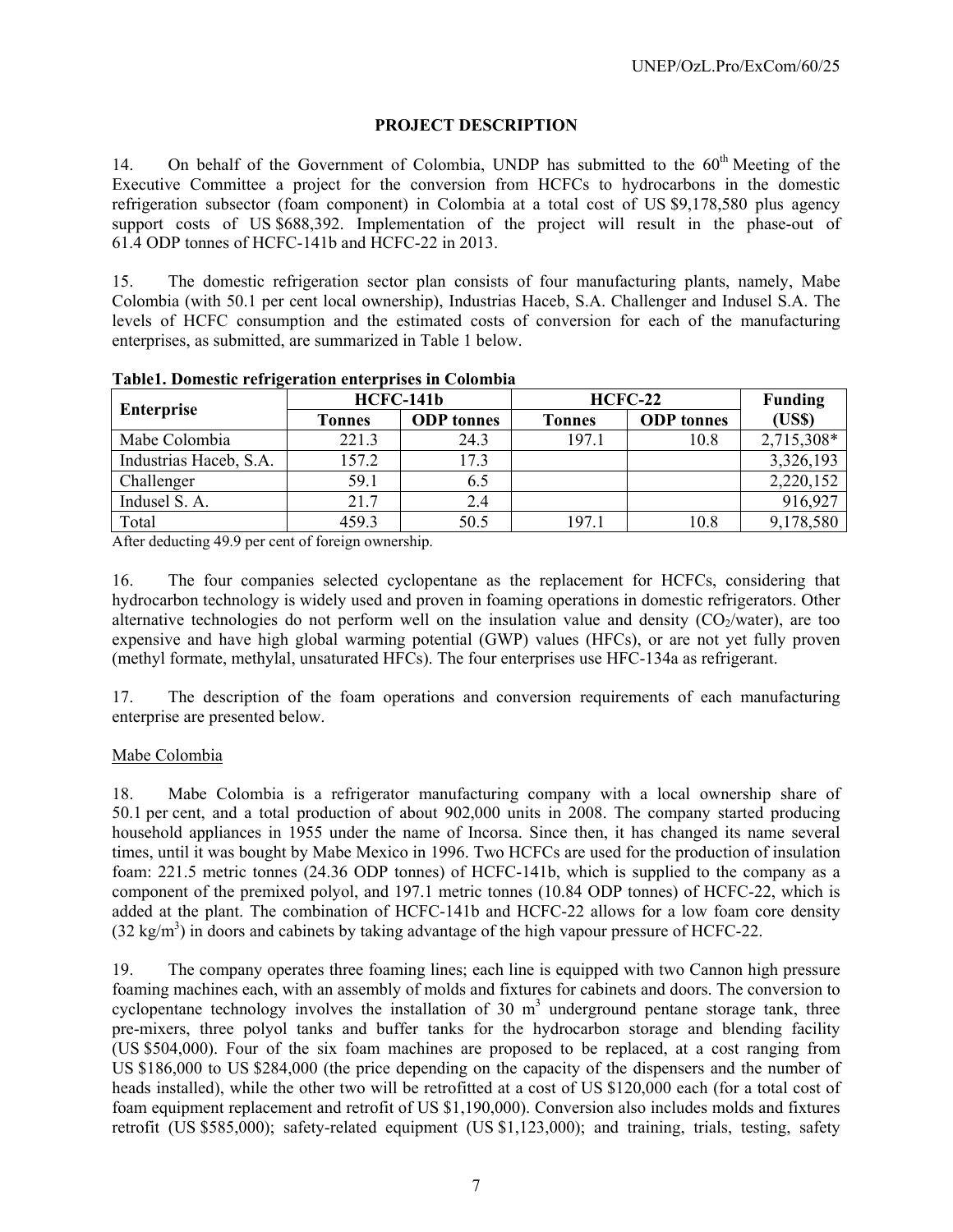audits and system optimization (US \$300,000). Incremental operating costs have been estimated at US \$1,352,974 for a two-year period.

### Industrias Haceb, S.A.

20. Industrias Haceb is a locally owned enterprise with over 65 years in the market, manufacturing heating and refrigeration products. In 2008 the company made 276,230 units. In total, 157.2 metric tonnes (17.29 ODP tonnes) of HCFC-141b are used for the production of insulation foam. The company has four iso-tanks (two for polyol and two for isocyanate); a complete network system for polyol and isocyanate distribution; three cabinet foaming lines equipped with 17 fixtures and two door foaming lines, one drum and one carrousel, each with six fixtures. Three high pressure dispensers, two installed in 1992 and one in 1994, are used for the cabinet foaming line, while two dispensers installed in 1994 are used for the door foaming line. Conversion to cyclopentane involves retrofitting the five dispensers (US \$145,000 each) and purchasing five new L-type mixing heads (US  $$63,000$  each). It also includes a 25 m<sup>3</sup> cyclopentane storage tank and a buffer tank (US \$149,000), a pre-mixer and a transfer pump (US \$129,000), molds and fixtures retrofit (US \$286,000) and safety-related equipment (US \$692,000). Training, trials, testing, safety audits and system optimization are also requested (US \$240,000). Incremental operating costs have been estimated at US \$547,193 for a two-year period.

### Challenger

21. The company is a locally owned enterprise that was established in September 1966. The manufacturing of domestic refrigerators (80 per cent of total production), and commercial refrigerators and mini bars (10 per cent each) started in 1995. In total, 59.1 metric tonnes (6.50 ODP tonnes) of HCFC-141b are used for the production of insulation foam. The company operates four dispensers, installed in 1991, 1994, 1998 and 2001. The conversion to cyclopentane involves retrofitting one dispenser (US \$202,000) and replacing three others (at an average cost of US \$275,000 each). It also includes a cyclopentane supply system from barrels (US \$26,000), installation of a pre-mixer and buffer tank (US \$124,000), molds and fixtures retrofit (US \$65,000), safety-related equipment (US \$285,000), and training, trials, testing, safety audits and system optimization (US \$180,000). Incremental operating costs have been estimated at US \$342,152 for a two-year period.

# Indusel, S.A

22. The company (Industria de Electrodomésticos or Indusel, S.A.) was established on 1994 and produces a range of conventional and non-frost refrigerator models. In total, 21.7 metric tonnes (2.39 ODP tonnes) of HCFC-141b are used for the production of insulation foam. The company operates one dispenser installed in 1995 for foaming both the refrigerator cabinets and doors. The conversion to cyclopentane involves replacing the dispenser (US \$145,000) and installing a new high pressure L-type mixing head (US \$63,000). Cyclopentane is to be supplied from barrels; therefore no storage tank is requested. The conversion also includes a pre-mixer, a buffer tank and a pump (US \$124,000), molds and fixtures retrofit (US \$130,000), safety-related equipment (US \$200,000), and training, trials, testing, safety audits and system optimization (US \$90,000). Incremental operating costs have been estimated at US \$89,927 for a two-year period.

23. The proposed time for project implementation is three years.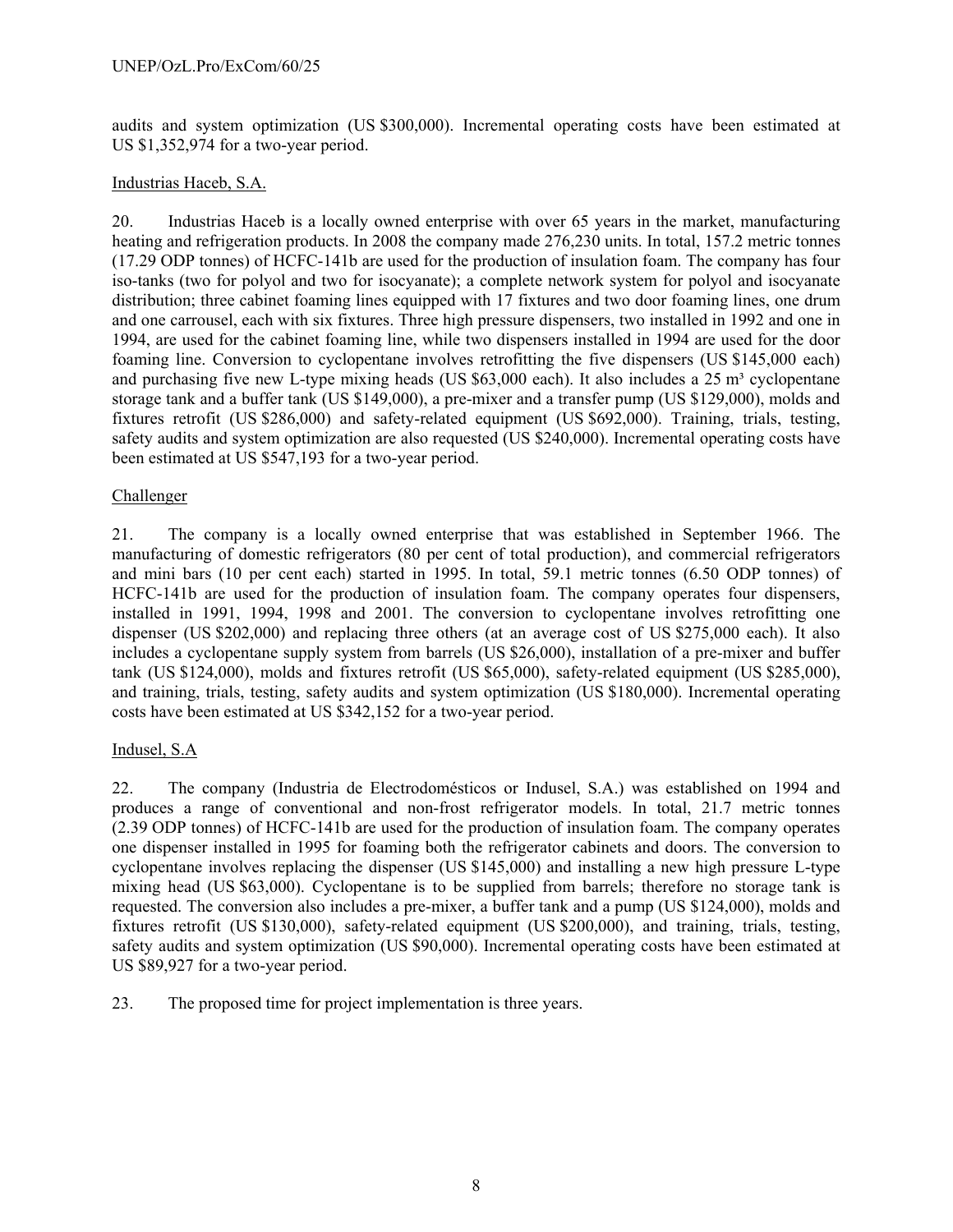# **SECRETARIAT'S COMMENTS AND RECOMMENDATIONS**

### **COMMENTS**

24. The Secretariat reviewed the projects in the context of the policy paper on the revised analysis of relevant cost considerations surrounding the financing of HCFC phase-out submitted to the 55<sup>th</sup> Meeting (UNEP/OzLPro/ExCom/55/47), relevant decisions adopted on HCFC phase-out, as well as relevant guidelines and policies relating to approval of foam projects under the Multilateral Fund.

Projects previously approved for conversion from CFC-11 to HCFC-141b

25. The Executive Committee approved funding for conversion from CFC-11 (foam) and CFC-12 (refrigerant) for the following five domestic refrigeration manufacturing enterprises in Colombia: Icasa, Industrias Haceb, Corelsa, Polarix Electrodomésticos and Challenger. Upon a request for an explanation regarding the correlation between the previously approved projects and the projects submitted to the  $60<sup>th</sup> Meeting, the following information was prepared by UNDP (Table 2). Additionally, UNDP provided$ a brief description of the status of the other 20 investment projects for the conversion of CFC-11 to HCFC-141b in the foam and commercial refrigeration sectors that were also approved by the Committee.

| <b>Enterprise</b>                | <b>Status</b>                                                              |
|----------------------------------|----------------------------------------------------------------------------|
| Mabe Colombia (previously        | The company was purchased by Mabe Mexico. Conversion was completed         |
| Polarix Electrodomesticos)       | satisfactorily. The company is currently using HCFC-141b as blowing agent. |
| Icasa, S.A.                      | Conversion was completed satisfactorily. The company declared              |
|                                  | bankruptcy; part of its operations were bought by Industrias Haceb         |
| Industrias Haceb, S.A.           | Conversion was completed satisfactorily. The company is currently using    |
|                                  | HCFC-141b as blowing agent.                                                |
| Indusel S.A (previously Corelsa) | The company changed its name to Indusel. Conversion was completed          |
|                                  | satisfactorily. The company is currently using HCFC-141b as blowing agent. |
| Challenger S.A. (previously      | The company changed its name to Challenger. Conversion was completed       |
| Unilemh Ltd.)                    | satisfactorily. The company is currently using HCFC-141b as blowing agent. |

**Table 2. Status of domestic refrigeration projects previously approved for Colombia** 

### Level of HCFC consumption

26. The HCFC consumption of the four manufacturing plants covered under the domestic refrigeration subsector was calculated based on the average consumption over the last two years (2007 and 2008) instead of the methodology adopted by the Executive Committee at its  $16<sup>th</sup>$  Meeting (i.e., ODS consumption should in project proposals be calculated on the basis of either the year, or an average of the three years, immediately preceding project preparation). UNDP therefore revised the consumption in the project based on the 2006-2008 average consumption, as shown in Table 3.

**Table 3. Level of HCFC consumption at the four refrigeration manufacturing enterprises** 

|                  |           | <b>Metric tonnes</b> |       | <b>ODP</b> tonnes |                   |              |  |
|------------------|-----------|----------------------|-------|-------------------|-------------------|--------------|--|
| Company          | $HCFC-22$ | <b>HCFC-141 b</b>    | Total | $HCFC-22$         | <b>HCFC-141 b</b> | <b>Total</b> |  |
| Mabe Colombia    | 178.6     | 202.5                | 381.1 | 9.82              | 22.28             | 32.10        |  |
| Industrias Haceb |           | 142.1                | 142.1 |                   | 15.63             | 15.63        |  |
| Challenger       |           | 52.8                 | 52.8  |                   | 5.81              | 5.81         |  |
| Indusel          |           | 22.6                 | 22.6  |                   | 2.49              | 2.49         |  |
| Total            | 178.6     | 420.0                | 598.6 | 9.82              | 46.20             | 56.02        |  |

HCFC phase-out strategy in Colombia

27. Responding to a request for additional information regarding the HCFC phase-out strategy in Colombia, UNDP indicated that discussions with major stakeholders, including governmental authorities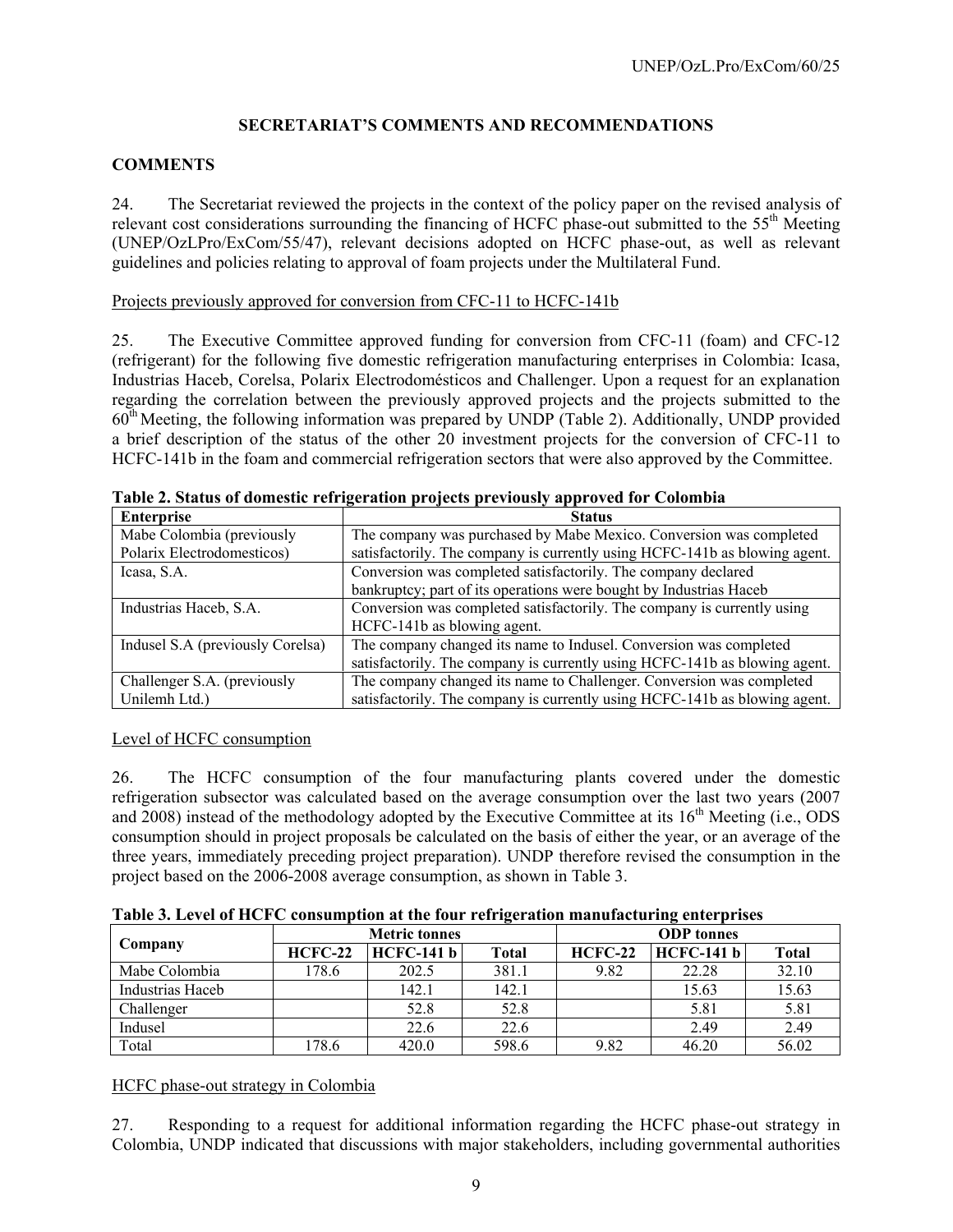and industrial sectors, are being completed. The Government is proposing to submit the HPMP to the 61st Meeting of the Executive Committee. Based on the surveys conducted so far, the 2009-2012 HCFC consumption for each HCFC currently used in Colombia has been estimated, as shown in Table 4. In 2008, the country exported 303 metric tonnes (33.33 ODP tonnes) of HCFC-141b in fully formulated polyols, which have been included in the table (the issue of import/export of HCFc-141b in pre-mixed polyols will be considered by the Executive Committee at its  $61<sup>st</sup>$  Meeting).

|                 | 2008    |        | 2009    |            | 2010             |            | 2011    |            | 2012    |            |
|-----------------|---------|--------|---------|------------|------------------|------------|---------|------------|---------|------------|
| Substance       | metric  | ODP    | metric  | <b>ODP</b> | metric           | <b>ODP</b> | metric  | <b>ODP</b> | metric  | <b>ODP</b> |
|                 | tonnes  | tonnes | tonnes  | tonnes     | tonnes           | tonnes     | tonnes  | tonnes     | tonnes  | tonnes     |
| HCFC-22         | 1,221.0 | 67.2   | 1.034.0 | 56.9       | 1,179.0          | 64.9       | 1.344.0 | 73.9       | 1,532.0 | 84.3       |
| HCFC-141b       | 947.0   | 104.2  | 802.3   | 88.3       | 914.4            | 100.6      | 042.5   | 114.7      | ,188.7  | 130.8      |
| $HCFC-141b*$    | 303.0   | 33.3   | 256.7   | 28.2       | 292.6            | 32.2       | 333.5   | 36.7       | 380.3   | 41.8       |
| HCFC-142b       | 1.0     | 0.1    | 1.0     | 0.1        | 1.0 <sup>1</sup> | 0.1        | 1.0     | 0.1        | 1.0     | 0.1        |
| <b>HCFC-123</b> | 74.0    | 0.2    | 62.0    | 0.1        | 71.0             | 0.1        | 81.0    | 0.2        | 92.0    | 0.2        |
| Total           | 2,546.0 | 204.9  | 2,156.0 | 173.6      | 2,458.0          | 197.8      | 2,802.0 | 225.5      | 3.194.0 | 257.1      |

**Table 4. Forecasted 2009-2012 HCFC consumption** 

(\*) HCFC-141b contained in pre-mixed polyols that are exported.

28. Based on the figures presented in the above table the estimated HCFC baseline for compliance is 185.7 ODP tonnes. From the extrapolated consumption of 257.1 ODP tonnes in 2012, which includes 41.8 ODP tonnes of HCFC-141b in pre-mixed polyols exported to other countries, the Government of Colombia would need to phase out 71.4 ODP tonnes of HCFCs to meet the 2013 freeze and an additional 18.6 ODP tonnes of HCFCs to meet the 2015 compliance target, or 90.0 ODP tonnes in total (if the amount of HCFC-141b contained in polyols that are exported is excluded from the analysis, a total of 75 ODP tonnes of HCFCs would need to be phased out to meet the 2013 and 2015 phase-out targets). The total HCFC-141b and HCFC-22 used by the manufacturing plants covered under the project is 56.02 ODP tonnes (or 70.3 ODP tonnes forecasted in 2012).

29. With regard to the reasons for submitting the domestic refrigeration subsector phase-out plan, and its impact on meeting the 2013 and 2015 HCFC consumption levels, UNDP responded by indicating that the subsector plan is crucial to ensure Colombia's compliance with the Protocol. Based on the results of the surveys conducted in the country for the preparation of the HPMP, and meetings held with major stakeholders, it was found that no other manufacturing sector could have contributed more effectively in meeting the compliance targets than the domestic refrigeration sector. Furthermore, in some of the manufacturing sectors (i.e., spray foam, air-conditioning applications), no cost-effective technologies other than HFCs (with high GWP) or hydrocarbon-based (which could not be applied to all of the companies) are available. The hydrocarbon-based technology chosen is proven worldwide. The four enterprises grouped in this subsector are medium to large size companies committed to starting the conversion process to non-HCFC technologies. The successful experience in phasing out CFCs in the domestic refrigeration subsector in Colombia can be capitalized on and repeated. Once the enterprises are fully converted, the Government of Colombia will issue a regulation banning the production and importation of HCFC-based domestic refrigerators, facilitating the HCFC consumption control and ensuring sustainability of the phase-out. Considering the time required for the implementation of the projects (36 months), it is important to start as soon as possible in order to contribute to reductions in HCFC consumption to meet the 2013 and 2015 targets.

30. According to the HCFC phase-out strategy, in addition to the conversion of the domestic refrigeration subsector, partial conversion of the commercial refrigeration subsector and control of the levels of consumption of HCFC-22 in the refrigeration and air-conditioning sectors would also need to be implemented to meet the 2013 and 2015 consumption levels. The Government of Colombia is closely monitoring the results of the ongoing demonstration projects, expected to provide environmentally and economically viable solutions for small and medium sized enterprises.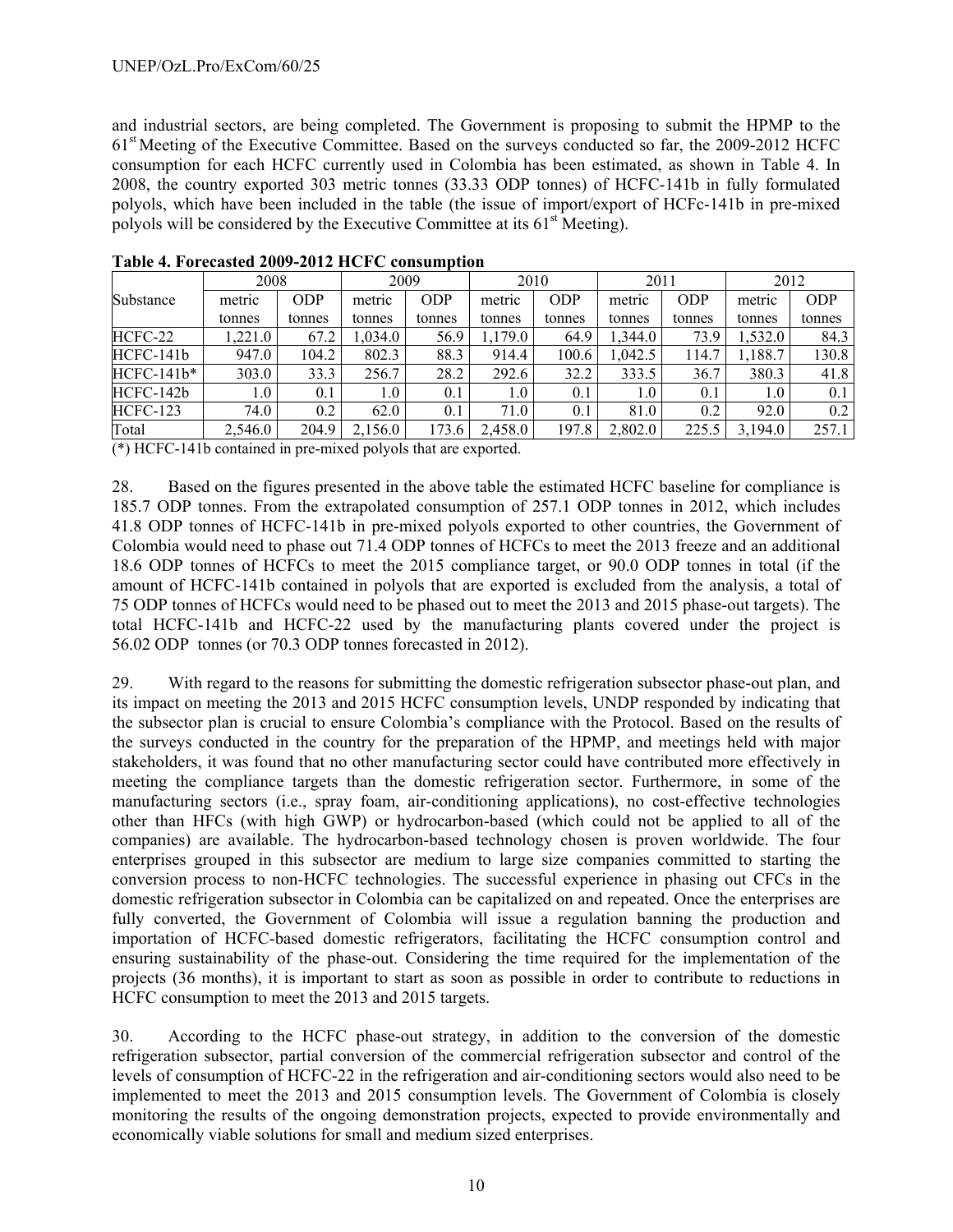31. Upon a request for further clarification, UNDP confirmed that fully formulated polyols for the domestic refrigeration subsector are supplied by two systems houses (Huntsman and Dow Chemical) operating in Colombia. They locally blend the formulated polyol (pure polyol plus additives) with the imported HCFC-141b and sell a two-component system (a fully formulated polyol which includes HCFC-141b, and an isocyanate).

### Cost and other related issues

32. The overall cost-effectiveness of conversion of the domestic refrigeration subsector as submitted is US \$18.11/kg (before cost adjustment due to the foreign ownership component of the largest manufacturing plant). Considering the level of funding available to meet the freeze and the 10 per cent reduction in HCFC consumption by all Article 5 countries, projects would need to be prioritized according to various criteria, including their cost-effectiveness values. Addressing this issue, UNDP explained that the Government of Colombia recognizes that cost effectiveness has been an important parameter in the approval of projects. However, cost effectiveness values for HCFC projects are still under discussion by the Committee. With regard to prioritization of sectors, during the preparation of the HPMP (which is in an advanced stage of development) it was concluded by all stakeholders concerned that the conversion of the domestic refrigeration subsector would be the most cost-effective approach to meeting the compliance phase-out targets. Addressing HCFC consumption in all other manufacturing subsectors together would have a lower impact on compliance than through the four domestic refrigeration manufacturing enterprises. Furthermore, a number of applications in those subsectors still do not have a proven alternative technology besides HFCs (with high GWP) or hydrocarbons (which could not be used by all companies). Giving priority to another sector would not be consistent with the HPMP and would put the plan for meeting the compliance targets at risk.

33. The Secretariat also raised a number of cost-related issues with regard to the capital and operating costs requested. These included the request for new foam dispensers for the use of hydrocarbon rather than retrofitting the dispensers in the baseline, as has been the case in similar projects (including the project for the phase-out of HCFCs at Mabe Mexico, approved at the 59<sup>th</sup> Meeting); rationalization of production in cases where such rationalization could be introduced (i.e., in one manufacturing plant three pre-mixers are requested for each production line when one pre-mixer would be adequate). Funding requested for safety-related equipment, such as ventilation and associated items, is high compared to similar approved projects. It was also noted that funding for optimization, training, and trials could also be rationalized considering that this is a sectoral phase-out approach rather than stand-alone projects. Prices of raw materials, foam density increases and duration of the incremental operating costs were also discussed.

34. It was subsequently agreed to retrofit nine of the foam dispensers in the baseline for the use of cyclopentane, replace two foam dispensers by one dispenser in one enterprise, and replace six dispensers, which were not technically viable to be retrofitted, with similar capacity equipment. Costs of storage tanks for cyclopentane and ancillary equipment, premixers, and safety related equipment were adjusted according to the production levels and sizes of the enterprises. Furthermore, considering that the project addresses HCFC consumption in the refrigeration manufacturing subsector in Colombia, costs associated with training, trials, commissioning and safety audits were also rationalized. Conversion to cyclopentane technology resulted in incremental operating costs of US \$809,943 for a one-year period (instead of the two-year period originally requested). These costs were associated with a higher price of cyclopentane (US \$3.00/kg) compared to HCFC-141b (US \$2.40/kg) and foam density increase. The total cost of the project as agreed amounts to US \$7,195,993, with a cost-effectiveness of US \$12.02/kg. Of this amount, US \$5,621,483 is being requested from the Multilateral Fund after deducting the foreign ownership of one enterprise (resulting in a cost-effectiveness of US \$9.39/kg). The level of funding agreed by enterprises is presented in Table 5 below: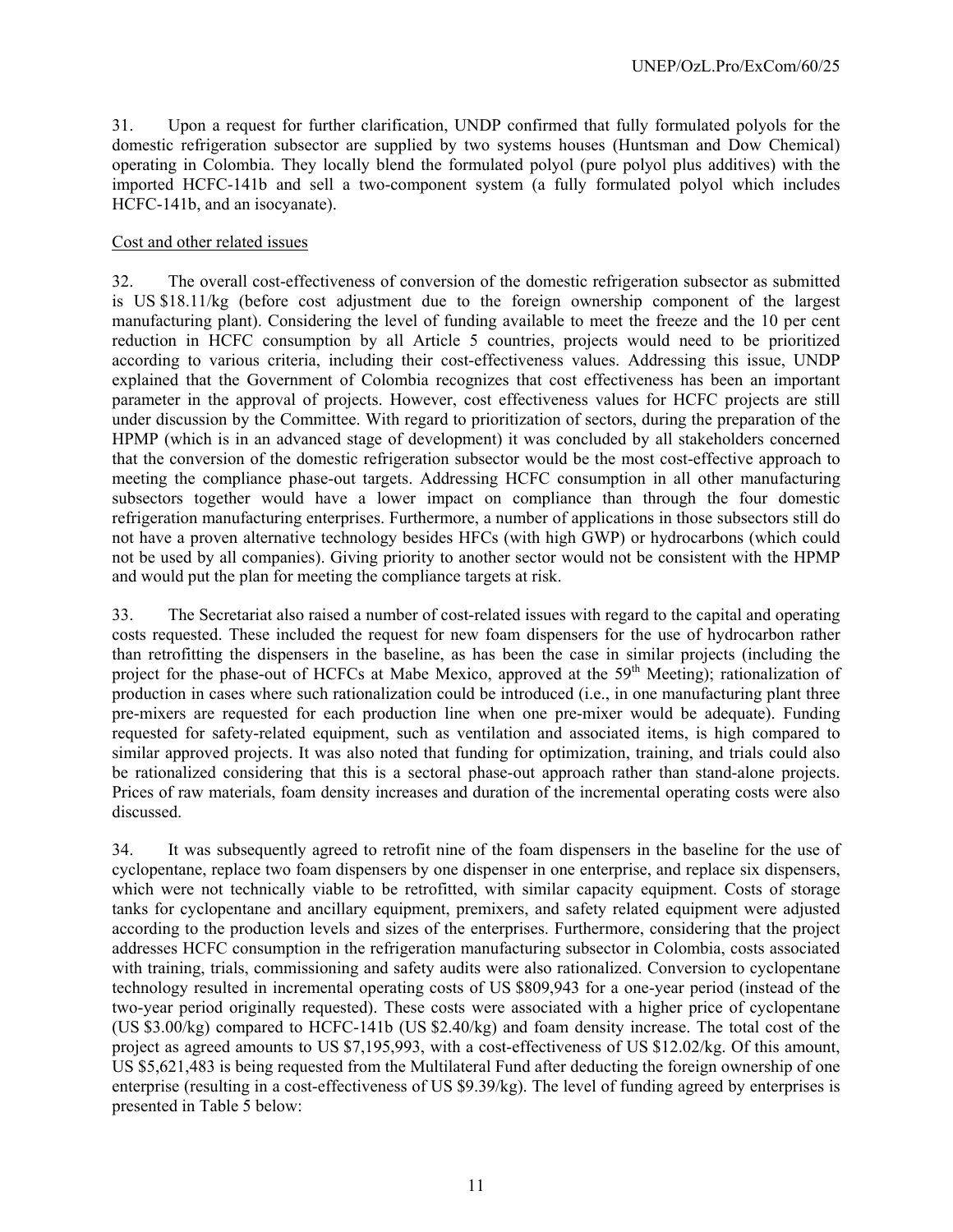|                   | Consumption  | $Cost$ (US $\})$ |                  |              |  |  |
|-------------------|--------------|------------------|------------------|--------------|--|--|
| <b>Enterprise</b> | (ODP tonnes) | Capital          | <b>Operating</b> | <b>Total</b> |  |  |
| Indusel           | 2.49         | 645,018          | 27,196           | 672,214      |  |  |
| Challenger        | 5.81         | 1,119,360        | 84,562           | 1,203,922    |  |  |
| Haceb             | 15.63        | 1,963,720        | 203,839          | 2,167,559    |  |  |
| Mabe              | 32.10        | 2,657,952        | 494,346          | 3,152,298    |  |  |
| $(*)$             |              | (1,327,594)      | (246, 916)       | (1,574,510)  |  |  |
| Total             | 56.03        | 5,058,456        | 563,027          | 5,621,483    |  |  |

**Table 5. Level of funding agreed by manufacturing enterprise** 

(\*) Adjustment due to foreign ownership.

35. The overall cost effectiveness of the project is below the thresholds of US \$13.76/kg for domestic refrigeration and US \$15.21/kg for commercial refrigeration. Furthermore, in cases where hydrocarbon-based technologies were chosen to replace CFCs in domestic refrigeration projects, the numerator should be discounted by up to 35 per cent when calculating the cost-effectiveness value. The Secretariat notes that projects in the refrigeration sector have historically addressed the phase-out of ODS used as blowing agent (CFC-11 or HCFC-141b) and as refrigerant (CFC-12). Accordingly, in the overview of issues identified during project review document (UNEP/OzL.Pro/ExCom/60/15), the Secretariat is presenting an issue on the cost-effectiveness of projects for the conversion of domestic and/or commercial refrigeration enterprises where the total HCFC consumption is used in foam blowing (such as the project in Colombia).

### Impact on the environment

36. The Secretariat attempted to make a preliminary calculation of the impact on the climate of the phase-out of HCFC consumption in the four foam projects in Colombia, based only on the GWP values of the blowing agents and their levels of consumption before and after conversion. According to this methodology, once the project is completed, a total of 46.20 ODP tonnes (420.0 metric tonnes) of HCFC-141b and 9.82 ODP tonnes (178.6 metric tonnes) of HCFC-22 will be phased out. Beside the phase-out of 56.02 ODP tonnes of HCFCs,  $606,718$  tonnes of  $CO<sub>2</sub>$  that is emitted into the atmosphere by the use of these HCFCs would be avoided as a result of the conversion (Table 6).

| <b>Substance</b>         | <b>GWP</b> | Tonnes/year | CO2-eq (tonnes/year) |
|--------------------------|------------|-------------|----------------------|
| <b>Before conversion</b> |            |             |                      |
| HCFC-141b                |            |             |                      |
| Challenger               | 713        | 52.8        | 37,646               |
| Industrias Haceb         | 713        | 142.1       | 101,317              |
| Indusel                  | 713        | 22.6        | 16,114               |
| Mabe                     | 713        | 202.5       | 144,383              |
| $HCFC-22$                |            |             |                      |
| Mabe                     | 1,780      | 178.6       | 317,908              |
| <b>Total HCFCs</b>       |            | 598.6       | 617,368              |
| <b>After conversion</b>  |            |             |                      |
| $HC(*)$                  |            |             |                      |
| Challenger               | 25         | 34.9        | 873                  |
| <b>Industrias Haceb</b>  | 25         | 90.8        | 2,270                |
| Indusel                  | 25         | 14.5        | 363                  |
| Mabe**                   | 25         | 285.8       | 7,145                |
| Total                    |            | 426.1       | 10,650               |
| Net impact               |            |             |                      |
| Challenger               |            |             | (36, 774)            |
| <b>Industrias Haceb</b>  |            |             | (99, 047)            |
| Indusel                  |            |             | (15,751)             |
| Mabe                     |            |             | (455, 146)           |
| <b>Grand</b> total       |            |             | (606, 718)           |

**Table 6. Impact on the climate of the phase-out of HCFC consumption in Colombia** 

\* Quantities of HC (cyclopentane) (tonnes/year) and CO2-equivalent based on formulation ratios in each enterprise.

\*\* Mabe: For total of HCFC-141b and HCFC-22.